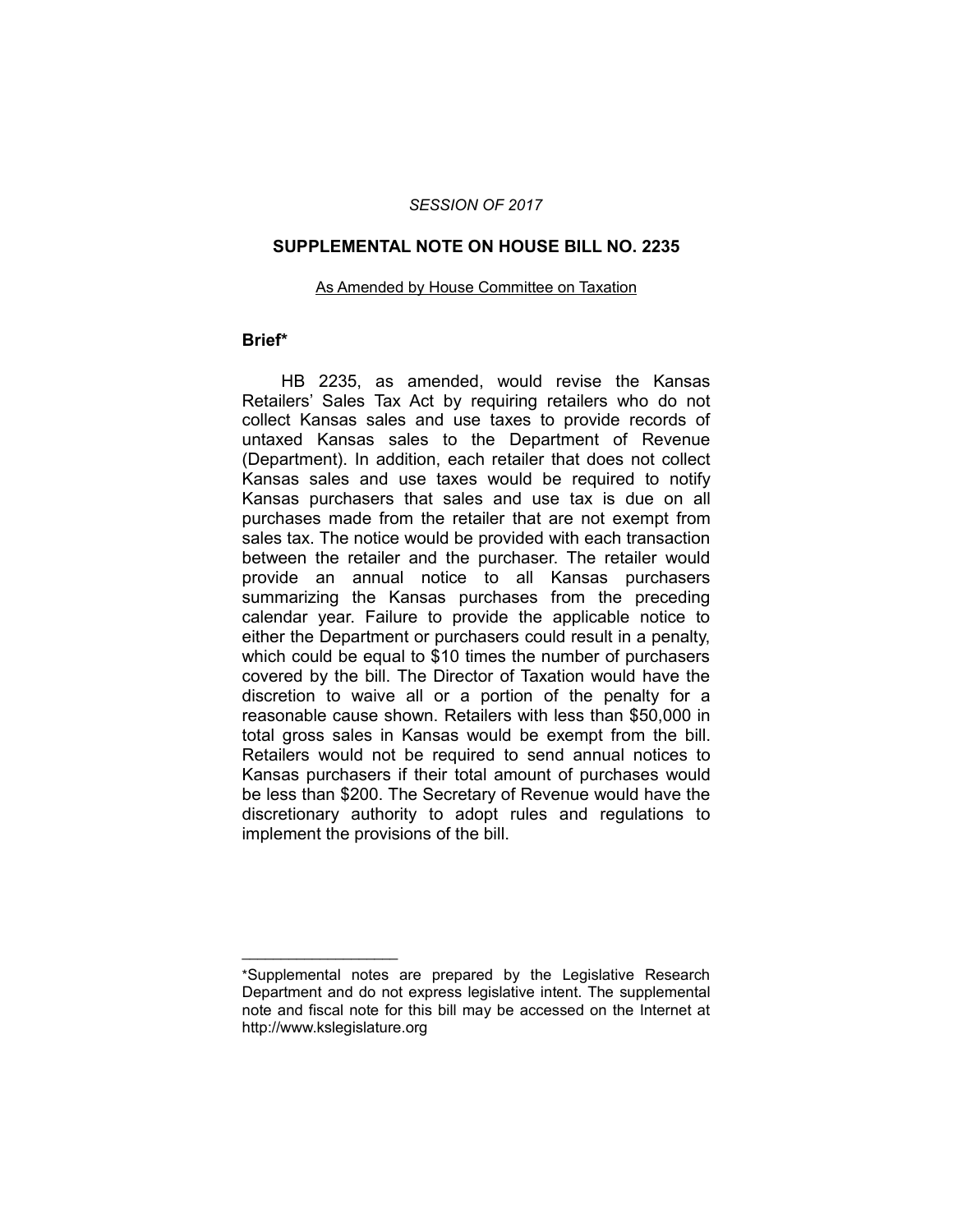# **Background**

Purchasers owe applicable sales or use taxes on purchases made from out-of-state businesses, but based upon a ruling of the U.S. Supreme Court, *Quill v. North Dakota* 504 U.S. 298 (1992), states cannot require an out-ofstate business to collect and remit those taxes because the business has no physical presence in the state. In an attempt to address the concerns identified in *Quill*, the National Governors Association and the National Conference of State Legislatures created the Streamlined Sales and Use Tax Agreement (Streamline Agreement) in 1999. Kansas is a member of the Streamline Agreement, which attempts to minimize costs and administrative burdens on retailers that collect sales tax, particularly retailers operating in multiple states. Federal legislation has been introduced multiple times to grant Streamline states the authority to collect sales tax, but Congress has not taken action yet.

In 2010, Colorado enacted legislation that imposed notification and reporting requirements on out-of-state retailers that do not collect sales tax in that state. The constitutionality of the law was challenged in federal court. On February 22, 2016, the U.S. Court of Appeals for the Tenth Circuit, which is the circuit that has jurisdiction over Kansas, upheld the constitutionality of the Colorado law. On December 12, 2016, the U.S. Supreme Court denied to hear the case, allowing Colorado to begin enforcing its law.

The bill was introduced by the House Committee on Taxation. During the House Committee hearing, representatives of the League of Kansas Municipalities (LKM) and the City of Manhattan (Manhattan) spoke in favor the bill, providing estimates of the amount of loss revenue due to remote sales. LKM estimated cities in Kansas did not collect a minimum of \$50.7 million in 2015. Manhattan estimated it has not collected approximately \$5 million since 2011.